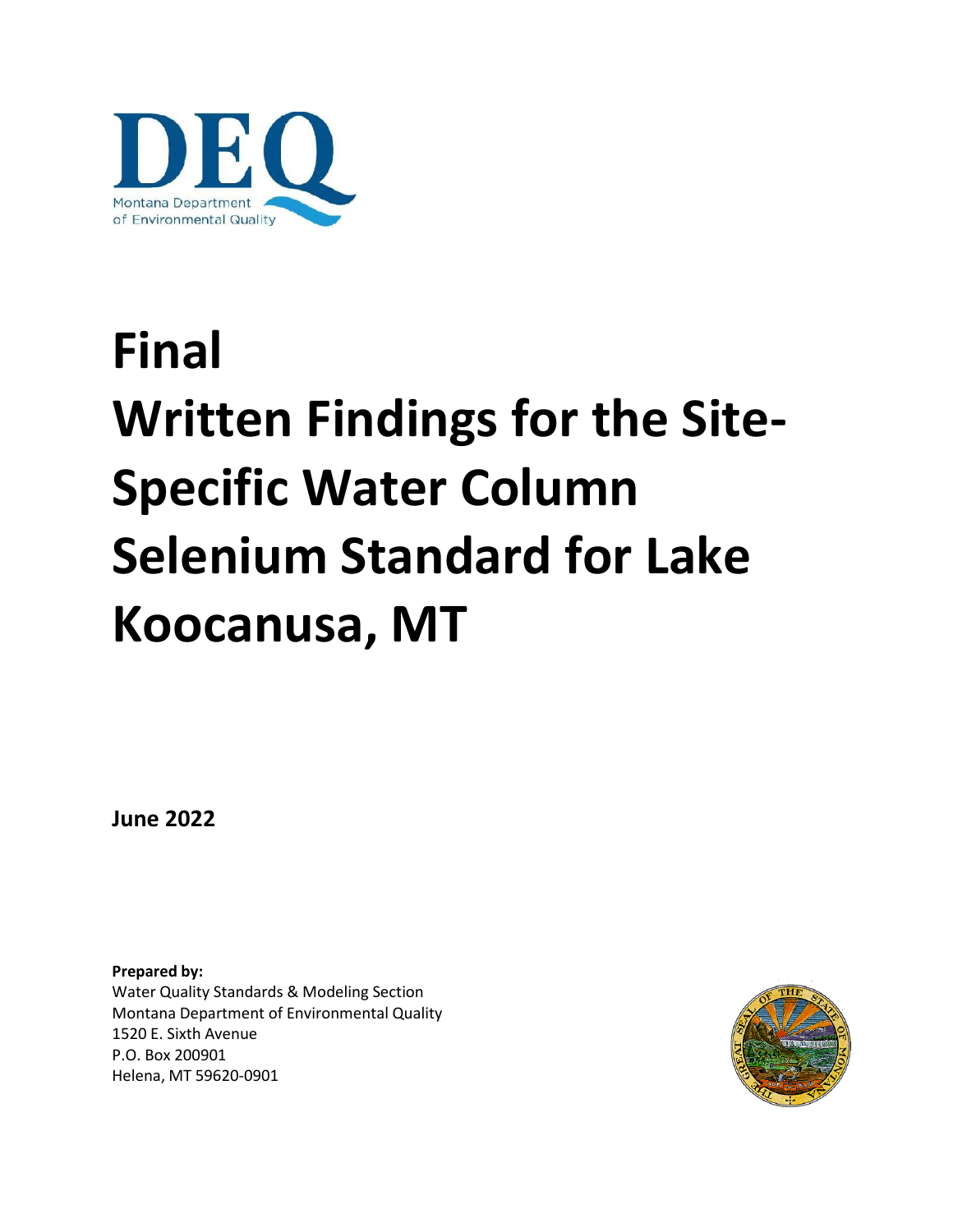# Table of Contents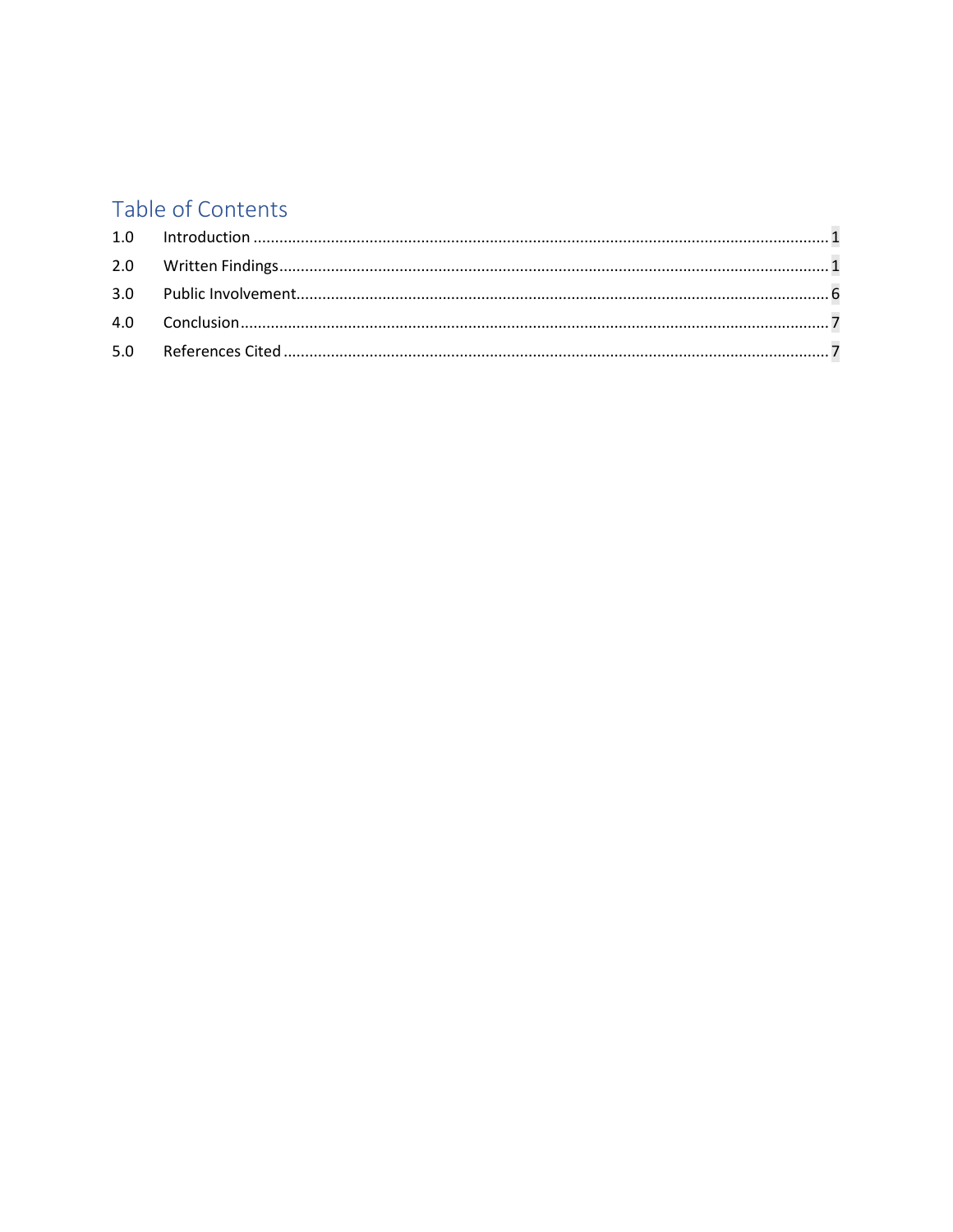## <span id="page-2-0"></span>**1.0 INTRODUCTION**

On December 11, 2020, the Board of Environmental Review (board), voted to adopt the Department of Environmental Quality's (department) proposed selenium water quality standard for Lake Koocanusa into state law and determined the proposed standard was no more stringent than federal guidelines. Therefore, there was no requirement for the completion of written findings as described in MCA 75-5- 203. The multi-part standard includes fish tissue and water column components with the following numeric values: 15.1 mg/kg dry weight (dw) egg/ovary, 11.3 mg/kg dw muscle, 8.5 mg/kg dw whole body, and 0.8 µg/L total dissolved selenium in Lake Koocanusa and 3.1 µg/L in the Kootenai River mainstem. See ARM 17.30.632. The frequency and duration of the fish tissue standards are instantaneous measurements, not to be exceeded. The water column standard is computed as a 30-day average and shall not be exceeded more than once in three years, on average.

The standards were adopted into state law on December 25, 2020, and codified in ARM 17.30.632. The water quality standards were approved by the U.S. Environmental Protection Agency (EPA) on February 25, 2021. Petitions were filed to the board by Teck Coal Limited (Teck) on June 30, 2021, and by Lincoln County on October 14, 2021, with both petitions calling for a review of the stringency determination for the site-specific water column standard for Lake Koocanusa in ARM 17.30.632(7)(a). On February 25, 2022, the board reversed its previous stringency determination and determined that the site-specific water column standard for Lake Koocanusa is more stringent than comparable federal guidelines. The department will, therefore, comply with MCA 75-5-203 by making the written findings set forth in 75-5- 203(2), MCA. Presented in this document are the written findings supporting ARM 17.30.632(7)(a) required under MCA 75-5-203(2) and MCA 75-5-203(3).

## <span id="page-2-1"></span>**2.0 WRITTEN FINDINGS**

The purpose of this document is to complete the written findings described in MCA 75-5-203 for the site-specific water column selenium standard for Lake Koocanusa. The document has been structured to address each statutory requirement individually. MCA 75-5-203 states that the written findings must be based on the record. Citations to the board's rulemaking record on the matter are included with the prefix "RR" followed by the page number, and the full record can be found on the DEQ Standards website at [https://deq.mt.gov/files/Water/WQPB/Standards/pdf/BER\\_Record.pdf](https://deq.mt.gov/files/Water/WQPB/Standards/pdf/BER_Record.pdf)

## 75-5-203(2)(a) The proposed state standard or requirement protects public health or the environment of the state

### **Selenium Toxicity**

The selenium water quality standard for Lake Koocanusa is necessary to protect aquatic life from the toxic effects of selenium (**RR\_000001**). The water quality standard is a multi-part standard comprised of egg/ovary, muscle or whole body, and water column components (**RR\_000074**). The multi-part water quality standard accounts for diet as the primary pathway of selenium exposure (**EPA, 2016; RR\_000317**). EPA (2016) states that traditional methods for predicting toxicity on the basis of exposure to water column concentrations do not work for selenium because the behavior and toxicity of selenium in aquatic systems is highly dependent on site-specific factors (**RR\_000310**). Therefore, the protection of the egg/ovary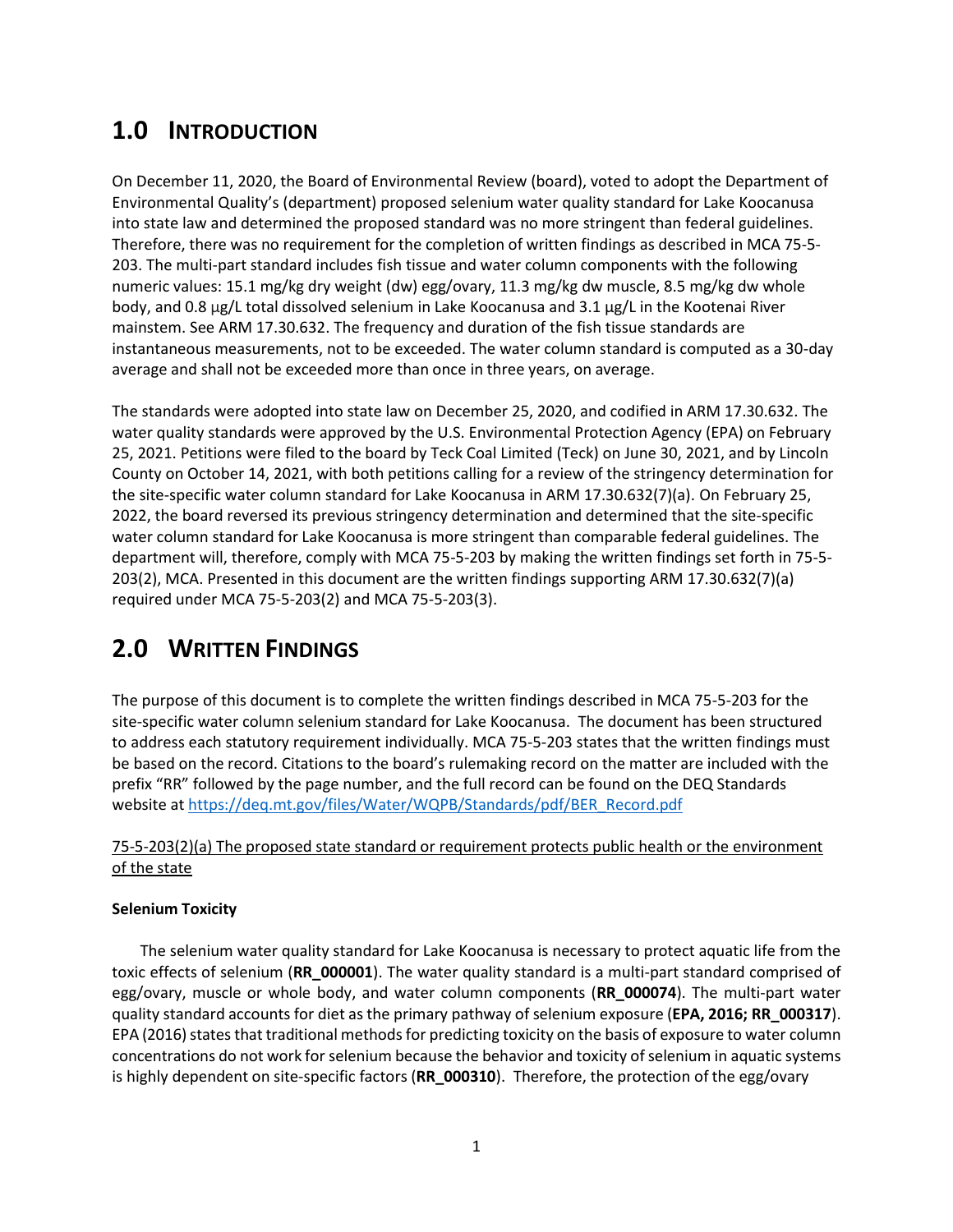selenium concentration levels are the foundational basis of the federal EPA guideline (EPA, 2016). From the egg/ovary tissue the other fish tissue (muscle and whole body) standards and water column standard were derived (EPA, 2016). The most influential step in selenium bioaccumulation in the food web is the uptake of dissolved selenium into particulate selenium at the base of the food web and this can be characterized as the Kd. This is operationally defined as the concentration of selenium in particulate material divided by the concentration in the water column (**Presser and Luoma, 2010; RR\_001111**). As selenium is further transferred through the food chain, a variety of toxic effects can manifest with the most well-documented being reproductive teratogenesis and larval mortality of egg- laying vertebrates (**EPA, 2016; RR\_000328**). While selenium is an essential nutrient, a narrow margin exists between the amount of selenium required by an organism and the amount that can cause toxicity with egg-laying vertebrates being more sensitive to selenium than mammals (**EPA, 2016; RR\_000327-RR\_00329)**. For Lake Koocanusa, larval survival of egg-laying vertebrates, specifically fish, were determined to be the most sensitive endpoint (**RR\_000093**). Presser and Luoma (2010) describe some of the effects in fish being larva and fry survival and growth and deformity (**RR\_002945**). EPA (2016) outlines a variety of lethal and sublethal deformities that can occur in developing fish exposed to selenium where those fish with deformities can die shortly after hatching or their overall fitness is reduced to a level whereby their rate of survival is less than normal young fish. EPA (2016) further states that the percentage of deformed adults observed during surveys will likely underestimate the underlying percentage of deformed young (**RR\_000329**). Biologists with Fish Wildlife and Parks (FWP) have corroborated thisfor the Lake Koocanusa system, stating that selenium affects fish at the reproductive level which can be challenging to detect beyond sampling selenium concentrations in egg/ovary tissues and that as a result of the sampling methods used in routine FWP fish surveys adult fish are preferentially captured and they would not expect to see deformities in surviving adult fish in their sampling (**RR\_002146**). At the center of many technical discussions in the process of standards setting for Lake Koocanusa was the topic of a lag time before effects are fully realized in fish tissues (**RR\_004233**). EPA (2016) notes that in a system with new inputs, concentrations in fish tissue can take years to be detected at stable concentrations in a lentic system (**RR\_000417**).

#### **Selenium Inputs and Scientific Approach**

Jenni et al. (2017) reports annual selenium loads entering Lake Koocanusa have increased from 2,600 kilograms (kg) in 1992 to over 13,000 kg in 2012, representing more than a fivefold increase over 20 years (**RR\_002844**). Presser and Naftz (2020) show a continuing increase in selenium concentrations for decades recorded at Highway 93 on the Elk River, British Columbia, a tributary to Lake Koocanusa. The Canadian data presented in Presser and Naftz (2020) shows concentrations below 1 µg/L in 1985 with a steady increasing trend to over 8 μg/L by 2020 (RR\_001146). Furthermore, Presser and Naftz (2020) show cross sectional areas of Lake Koocanusa with selenium concentrations greater than1  $\mu$ g/L increasing from 2016-2019 (**RR\_001170-001171**). The Lake Koocanusa Monitoring and Research Group and Selenium Technical Subcommittee that guided the department's work, was established, in part based on the increasing levels of selenium entering Lake Koocanusa.

In 2013 the British Columbia Minister of Environment issued a Ministerial Order (**RR\_003994- RR\_004002**) under the Environmental Management Act to remediate water quality effects of past mining activities and to guide environmental management of future mining activities in the Elk Valley, including the Canadian portion of Lake Koocanusa (**RR\_000080**). The Order led to the Elk Valley Area Based Management Plan (ABMP) and established a Technical Advisory Committee (TAC) with agencies from Canada and the United States participating (**RR\_000087**). That work taking place in Canada, eventually led to the formation of the bi-national Lake Koocanusa Monitoring and Research Working Group that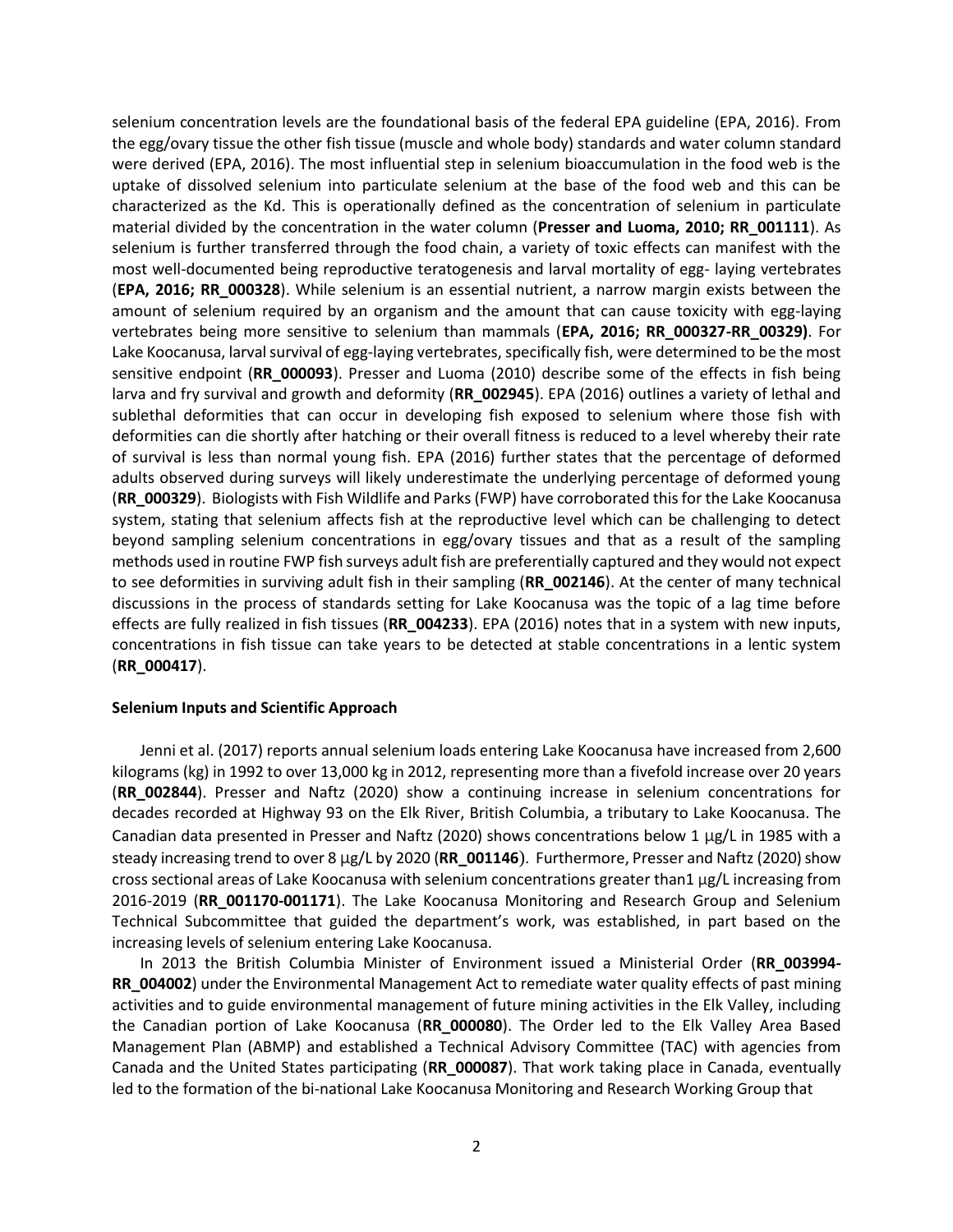brought together Montana and British Columbia regulatory agencies and stakeholders. Jenni et al. (2017) describes the establishment of the Lake Koocanusa Monitoring and Research Working Group in 2015 by Montana DEQ and British Columbia Ministry of the Environment and Climate Change Strategy (BC-ENV) to address current and future water quality concerns in the Lake Koocanusa watershed and to work towards joint solutions for managing potential selenium contamination including the development of a site-specific selenium criteria for the protection of aquatic life and wildlife (**RR\_002844**). The department co-led the Lake Koocanusa Monitoring and Research Working Group engaging a diverse group of stakeholders, first nation governments, federal agencies, and industry. A Selenium Technical Subcommittee was established comprising leading experts in the field of selenium toxicology from both the United States and Canada (**RR\_005231**). Members of the Selenium Technical Subcommittee were identified and invited to participate. This made up a team of bi-national selenium experts, most with careers of over 20 years of expertise in selenium toxicity – collectively over 200 years of direct work with selenium. Member affiliations of the Selenium Technical Subcommittee include: state and provincial cochairs, tribal and First Nations, federal agencies (EPA, U.S. Fish and Wildlife Service, U.S. Geological Survey), academia (University of Saskatchewan) and an Industry Consultant. The Selenium Technical Subcommittee undertook the following steps to guide the ultimate standards decision: identifying objectives, peer-reviewed conceptual model framework, supplemental targeted data collection by U.S. entities, BC-ENV, and Teck, a peer-reviewed Lake Koocanusa ecosystem model report and supplemental peer-reviewed data and model results, and recommendations on the standard based on the model results. The department worked over many years soliciting feedback from stakeholders and the collective knowledge of the selenium experts throughout the development of a site-specific selenium standard for Lake Koocanusa. (**RR\_002109**).

The department followed federal guidance for developing a site-specific water column standard for Lake Koocanusa. The process followed is defined in EPA (2016) Appendix K: Translation of a Selenium Fish Tissue Criterion Element to a Site-Specific Water Column Value (**RR\_001035-001078**). The water column component is translated from the fish tissue component utilizing the mechanistic Presser and Luoma (2010) bioaccumulation modeling approach and tailoring it to the Lake Koocanusa ecosystem (**RR\_002514**). The department worked with the U.S. Geological Survey (USGS) to complete the modeling effort **(RR\_002514; RR\_000119-RR\_000127)**. The outcome of that work was the peer-reviewed Presser and Naftz (2020) report which utilized the Presser and Luoma (2010) ecosystem model and calibrated it to the Lake Koocanusa ecosystem (**RR\_002971-003017**). The final interpretative report was subject to the USGS rigorous scientific protocols for peer-review (**RR\_002134**). The department worked with this scientifically peer-reviewed and published model, the associated peer-reviewed report and dataset, and peer-reviewed interactive spreadsheets including different modeling scenarios for the derivation of a sitespecific water column standard for Lake Koocanusa (**RR\_001175; RR\_004062**).

The Presser and Naftz (2020) peer-reviewed report, dataset, and interactive spreadsheets with various modeling scenarios all provided the rationale and food web modeling structure for the quantitative derivation of a site-specific guideline for Lake Koocanusa (**RR\_004062**). Model predictions from the peer-reviewed work for a range of protective dissolved selenium concentrations were specific to the EPA national guideline of 8.5 mg/kg whole body criterion element. Modeling assumptions used for modeled scenarios were guided by the goals defined by the Selenium Technical Subcommittee and are summarized here as:

- Consideration of ecologically significant species and those important to stakeholders,
- Protection of ecosystems during maximum dietary exposure (i.e., feeding within a benthic food web),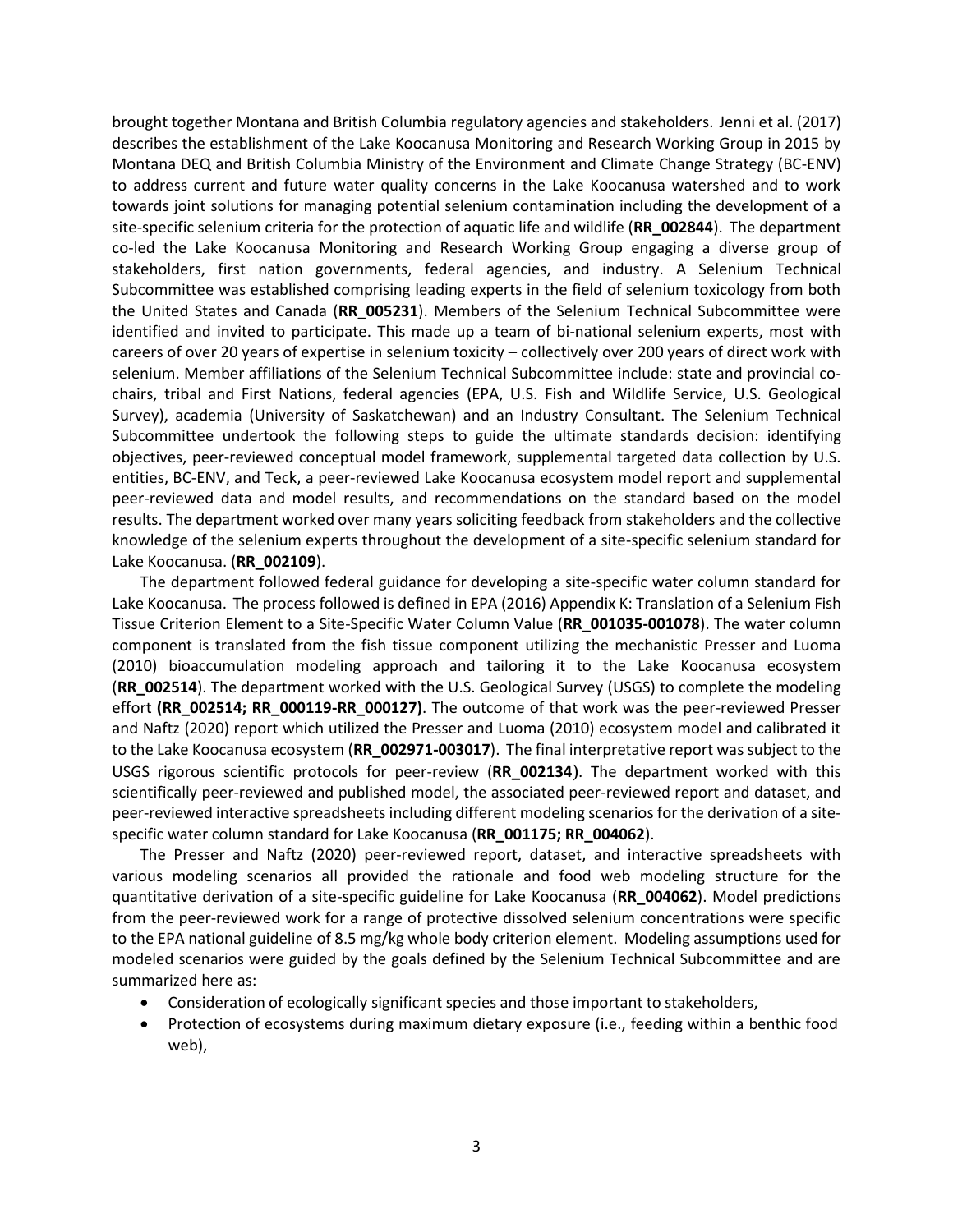- Protection of 100% of the fish species in the reservoir assuming a reproductive endpoint from reproductively mature females that are feeding in an ecosystem that functions as a lentic reservoir, and
- Long-term protection for fish in all parts of the reservoir during all phases of reservoir operation, all Se loading profiles, and all water years (**Presser and Naftz 2020; RR\_002980**

#### **Derivation of Site-Specific Water Column Standard**

The collective scientific expertise of the Selenium Technical Subcommittee guided the development of Lake Koocanusa's site-specific water column Se standard, from data collection to the final recommendations for ecosystem-scale modeling factors (**RR\_000124**). Based on the Presser and Naftz (2020) modeling work, the recommendations by the Selenium Technical Subcommittee, Lake Koocanusa Working Group, and the professional judgement of DEQ staff, the final model selected by the department utilizes the EPA recommended whole body guideline of 8.5 mg/kg, the trophic fish model with a 100% aquatic insect diet, 60% bioavailability, and the Kd selected at the 75<sup>th</sup> percentile which results in a protective water column value of 0.8 µg/L (**RR\_000127**). This model was one of the options put forward in the peer-reviewed interactive spreadsheets (Jenni and Schmidt, 2020) that accompanied the Presser and Naftz (2020) report. Specifically, this correlates with the "W6 TFM L3" model listed in Jenni and Schmidt (2020). This model was selected by the department to protect all fish including those piscivores (bull trout and burbot) that may be consuming prey fish with a 100% aquatic insect diet (**RR\_004060; RR\_004065**). For modeling, Presser and Naftz (2020) characterized the fish species in the reservoir with a 100% insectivore diet as rainbow trout, westslope cutthroat trout, redside shiner, and longnose sucker (**RR\_001166**). The adopted 8.5 mg/kg dw fish tissue standard in ARM 17.30.632 is the same value that was used in modeling that led to the site-specific water column standard (**RR\_002532**). The department then reviewed the full range of model results provided in the interactive and peer-reviewed spreadsheet and made a risk decision to select at the  $75<sup>th</sup>$  percentile of the Kd distribution resulting in a protective dissolved selenium concentration of 0.8 µg/L (**RR\_004065**). This level of protection meets the protection goals defined for Lake Koocanusa (**RR\_002354**). The standards are consistent with the best available science for selenium toxicity and will protect the selenium-sensitive aquatic life in this watershed (**RR\_000069**).

With water column concentrations currently near 1  $\mu$ g/L, data available at the time of rulemaking showed there have been 9 individual fish found with concentrations greater than 15.1 mg/kg dw spanning three species. Moreover, the downstream Kootenai River in Idaho has been listed impaired due to selenium found at high levels in fish tissue. Water quality standards are set to protect the beneficial use (to prevent impacts) and to protect downstream uses (**RR\_001538**).<sup>1</sup>

75-5-203(2)(b) The state standard or requirement to be imposed can mitigate harm to the public health or environment and is achievable under current technology

The water column selenium standard for Lake Koocanusa of 0.8 µg/L can mitigate harm to the environment and is achievable under current technology.

 $^1$  Following rulemaking, the 2020 fish tissue data was made publicly available by Fish Wildlife and Parks and posted to th[e Lake Koocanusa Monitoring and Research Working Group wiki website.](http://lakekoocanusaconservation.pbworks.com/w/file/146891748/FWP_Koocanusa%20Selenium%20Data%20MASTER%202008-2020.xlsx) Fish egg/ovary data through 2020 show 17 individual fish spanning four species at levels at or above 15.1 mg/kg dw. EPA has indicated that levels at or above 15.1 mg/kg dw in egg/ovary tissue can have toxicological effects on the fish at the reproductive level.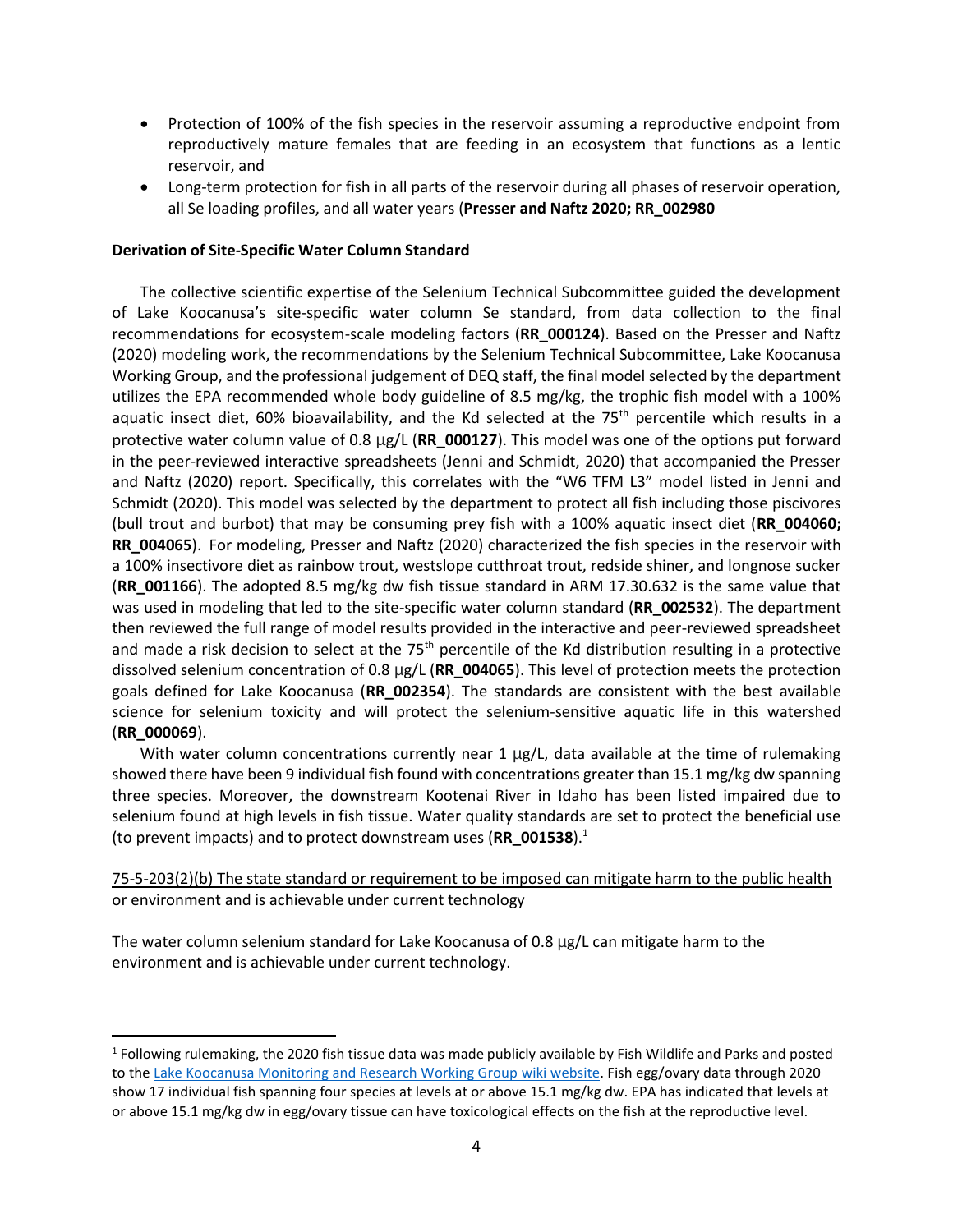As explained above, the water column selenium standard for Lake Koocanusa is necessary and can mitigate harm to aquatic life in Lake Koocanusa. The site-specific water column standard for Lake Koocanusa is achievable under current technology. EPA (2016) states that two main anthropogenic activities are known to cause increased mobilization of selenium into the aquatic environment. Those two activities include mining of metals, minerals and use of fossils fuels and irrigation of selenium richsoils (**RR\_000320**). The department found no public or private entities discharging to Lake Koocanusa with Montana Pollutant Discharge Elimination System (MPDES) permit effluent limits for selenium. There are no permitted sources of selenium in the Kootenai Watershed (**RR\_001213**). This watershed does not have the same selenium rich geologic strata that are found in areas such as the Elk Valley, BC (**RR\_001213; RR\_002400; RR\_002519**). Even if selenium was found in the watershed, this standard is site-specific and only applicable to permits discharging directly to Lake Koocanusa (**RR\_002415**). There are no pending discharge permit applications nor has the department heard of any future permits for Lake Koocanusa. FWP's Murray Springs Fish Hatchery (MTG130001) is the only currently permitted facility discharging directly into Lake Koocanusa and selenium is not a pollutant of concern and that permit contains no effluent limits for selenium. There are no other general or individual permits authorizing discharges to or around Lake Koocanusa. The only hard rock permit near Lake Koocanusa is the McGilvary Rock quarry (OP#00167) which is inactive.

Current treatment technologies for activities around Lake Koocanusa include best management practices (BMPs) such as: measures that prevent storm water from coming into contact with pollutants; measures that minimize impervious surface area and retain runoff where it can be treated through infiltration; and measures that provide riparian buffers and reduce erosion to protect surface water from direct site runoff that may contain pollutants. Additionally, mines and industrial sites must document potential pollutants in a storm water pollution prevention plan (SWPPP) and provide adequate control measures to avoid impact to water quality. Existing and future land disturbing and industrial operations are already subject to storm water permitting requirements and BMPs to avoid impacts to surface water and no owner/operator/permittee should incur substantially different or increased treatment costs as a direct result of the site-specific water column standard for Lake Koocanusa. There is no evidence to suggest this site-specific standard will result in increased treatment costs for owners and operators of activities or facilities that discharge to surface water (**RR\_002497**).

This standard is achievable under current technology. There are no current or planned point source dischargers to Lake Koocanusa with selenium as a pollutant of concern. Based on evidence in the record there is no significant geological source of selenium in Montana contributing to selenium concentrations in Lake Koocanusa and the two main anthropogenic activities that cause selenium mobilization to the aquatic environment (mining and irrigation of selenium-rich soil) do not occur on or around Lake Koocanusa. However, if there were a need for treatment in the future, this would be achieved through one of the current technologies listed by EPA which include reverse osmosis, iron reduction/precipitation, active biological treatment, aerobic wetlands, and/or biochemical reactors or anaerobic wetlands. It is more likely that any contribution of selenium related to or arising from land disturbing activities would be addressed through BMPs required under applicable General Permits such as the General Permit for stormwater discharges associated with construction activity (MTR100000), the Multi-Sector General Permit for storm water discharges associated with Industrial Activity (MTR000000), or the General Permit for Sand and Gravel Operations (MTG490000).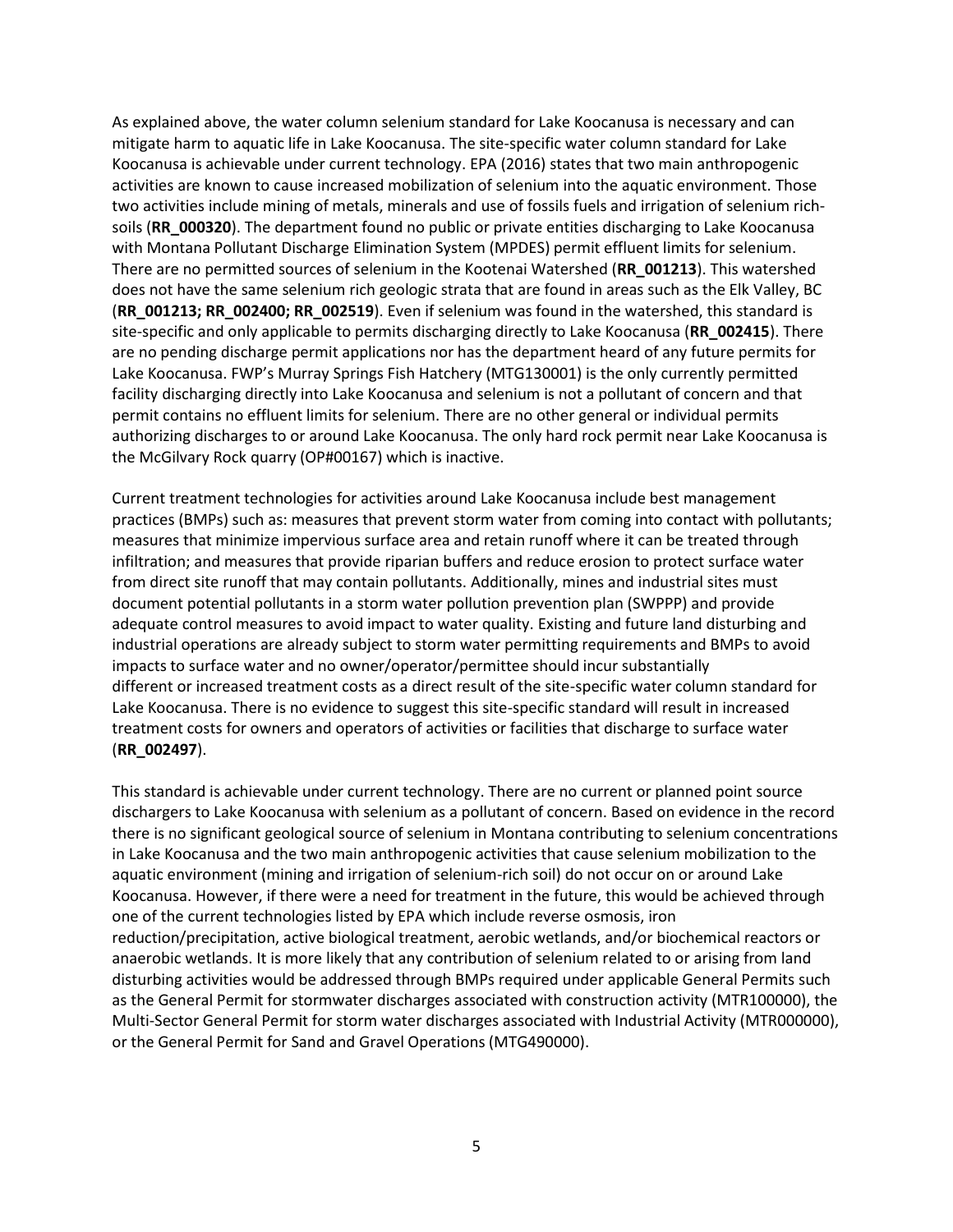75-5-203(3) The written finding must reference pertinent, ascertainable, and peer-reviewed scientific studies contained in the record that forms the basis for the department's conclusion.

The department referenced the following pertinent, ascertainable, and peer-reviewed scientific studies contained in the record. Full citations are listed in the reference section:

- EPA (2016)
- Jenni et al. (2017)
- Presser and Luoma (2010)
- Presser and Naftz (2020) and accompanying peer-reviewed database and interactive spreadsheets by Jenni and Schmidt (2020)

EPA (2016) and Presser and Luoma (2010) address selenium toxicology. Jenni et al. (2017), Presser and Luoma (2010), Presser and Naftz (2020) address model development. Jenni et. al. (2017), Presser and Naftz (2020) and accompanying peer-reviewed database and interactive spreadsheets address model development specifically to the Lake Koocanusa ecosystem.

75-5-203(3) The written finding must also include information from the hearing record regarding the costs to the regulated community that are directly attributable to the proposed state standard or requirement.

The department has reviewed permits and activities on and around Lake Koocanusa and determined that this standard is achievable for Montana point source dischargers as there are no point source dischargers with selenium as a pollutant of concern. There is no cost to the regulated community directly attributed to the Lake Koocanusa selenium standard. The regulated community is within Montana because this is a site specific water column standard for Lake Koocanusa, Montana that only applies within Montana's borders. The only potentially affected dischargers are those discharging to Lake Koocanusa, Montana.

No Montana permittee will incur additional costs to treat wastewater for selenium as a direct result of the adoption of ARM 17.30.632(7)(a). Larger land development activities, such as surface mining and construction are already subject to general discharge permit requirements including implementation and maintenance of best management practices (BMPs). The department foresees no additional or different treatment requirements associated with these land disturbing activities directly attributable to the adoption of ARM 17.30.632(7)(a). Available treatment technology and economic cost of treatment can be further considered in future use attainability determinations and in variance development (**RR\_002964**).

## <span id="page-7-0"></span>**3.0 PUBLIC INVOLVEMENT**

As part of the original rulemaking, MAPA provides for public review and comment of the proposed rule. That public comment period was held from October 9 to November 23 in 2020 with a public hearing held on November 5, 2020. During that time, commenters had an opportunity to provide comment on the rulemaking package, including the Board of Environmental Review's stringency determination. A subset of commenters did comment on that, and the board provided a response during the response to comment.